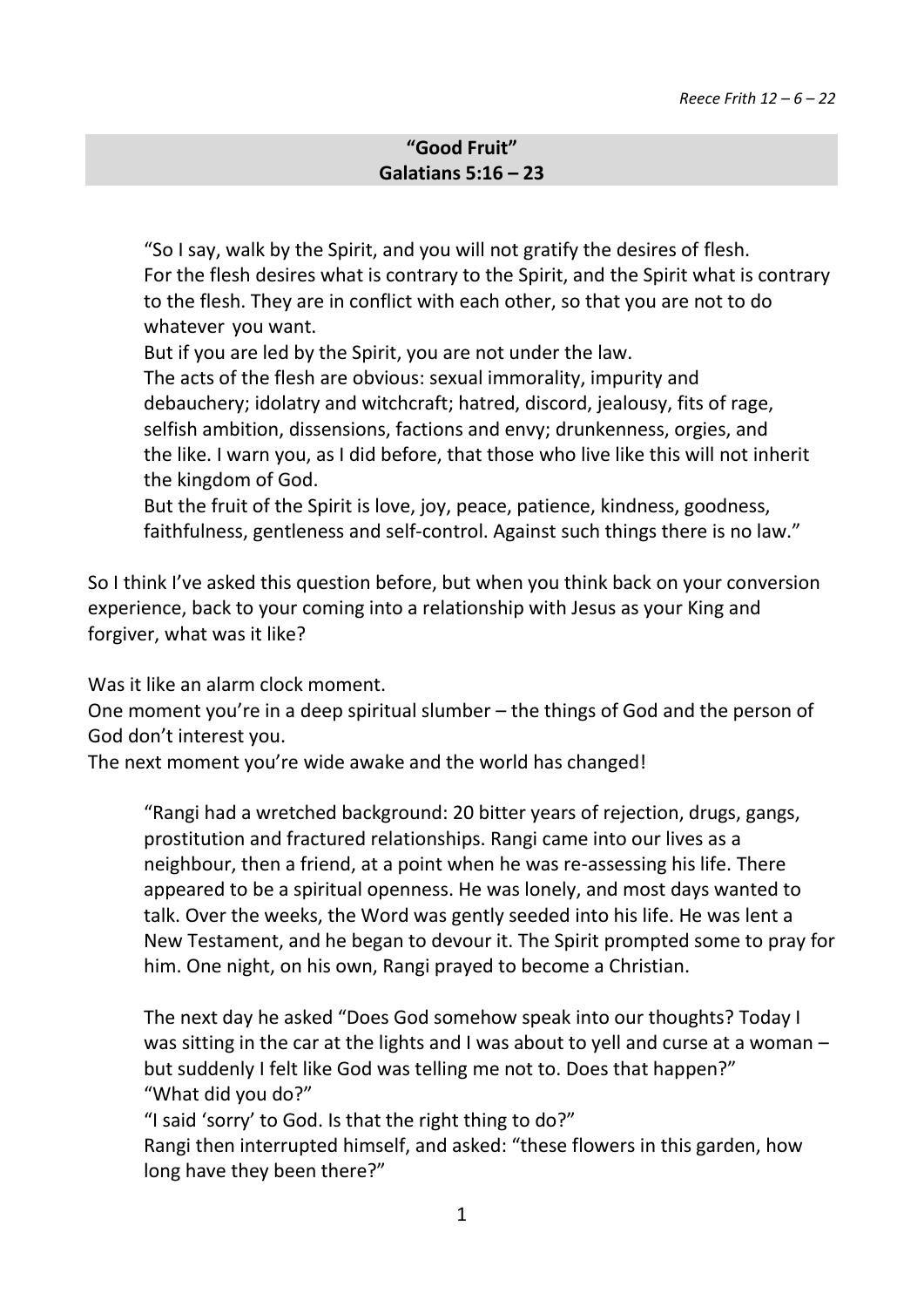"The whole time you have lived here."

"No, I have never seen them before. They're beautiful."

For the next few days, as he drove around on his Harley, Rangi saw the beauty of the world like he had not seen it for a long time.

A few days later, Rangi unilaterally decided to come to church. He was too shy to come in. A young man spotted him hanging around outside, and coaxed him in. Many in the congregation enfolded Rangi in their love, and the church became his whanau.

A few months on, Rangi very movingly gave account of faith in Christ. I had neglected to brief him on the appropriate responses to the baptismal vows: to the three questions he answered "for sure", "sweet as", "no sweat". Later, Rangi's past caught up with him, and he went to prison. The congregation prayed for him, visited him weekly, and eventually welcomed him back."  $1$ 

So some are alarm clock Christians.

It's like black and white, night and day.

Who can relate?

For others it was like waking up on a sleepy lockdown morning…

It's slow process, half asleep and half awake, until eventually you know another day has begun.

The morning light gradually poked in through the curtains and then the curtains are pulled across to reveal a bright sunny morning.

Anyone here like that?

That is the story of many people who have grown up in Christian families. Eventual though a decision was made to that this is no longer my parents faith or even my grandparents faith, but my own.

For some that happens in the bedroom.

For many it happens at camps.

However it happens, what has happened in those moments, we come into this beautiful relationship of Father, Son and Holy Spirit.

We are made children of our Father in heaven.

We receive pardon through His Son and come under His kingship, his good rule. We receive love, acceptance and grace like we've never experienced before.

And something else happens as well – we receive new life. Another life can comes to live in our lives and that life is the Holy Spirit.

<sup>-</sup><sup>1</sup> Stuart Lange, "Does Christian Conversion Still Occur", *Candour Magazine* 4 (2006), 21.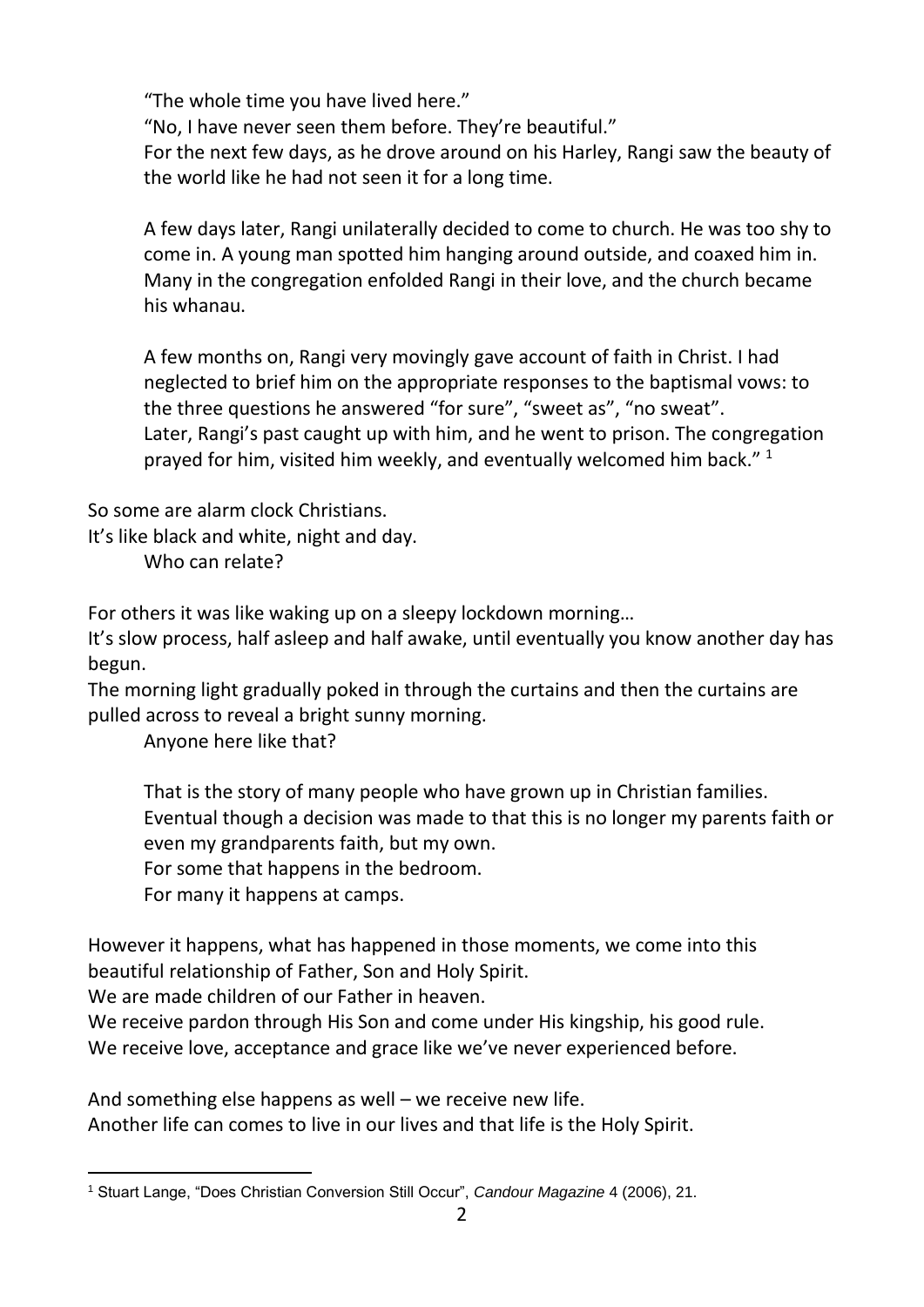Last week was Pentecost – which is described in Acts 2 – where the Holy Spirit was poured out on everyone who believed in Jesus, not just one or two.

So we looked at how, perhaps what many of us need is a fresh encounter with the Holy Spirit, this life that has come to live in our lives.

I mentioned too in passing that when the Spirit is at active in our lives He does a multidimensional work.

We receive enabling to give witness to our faith.

We are given gifts, not natural abilities that arise out of who we are but out of who He is.

We can also experience radical life-change, like Rangi.

It's one of the key ways the Christian life is described, whether you had an alarm clock experience or a slow waking up.

And that's what our passage picks up on this morning.

There is fruit of a changed life that the Spirit produces in us. These virtues, these attributes - love, joy, peace, patience, kindness, goodness, faithfulness, gentleness and self-control – are evidence of the Holy Spirit.

The Holy Spirit comes into our lives to bring about the good, to bring about the best. He doesn't want to extinguish your personality – some people really fear that – He wants infuse these your personality and character with Himself.

And who wouldn't want to say "Yes!" to that.

But we know simply from experience that's not always easy. And Paul gives an honest assessment of the human predicament.

"For the flesh desires what is contrary to the Spirit, and the Spirit what is contrary to the flesh. They are in conflict with each other…"

There is a conflict in your life and in my life.

Now, when Paul's is talking about the "flesh" he is *not* talking about our human physicality.

I mean, Jesus himself we're told in John chapter 1 became flesh and blood and dwelt among us.<sup>2</sup>

<sup>-</sup><sup>2</sup> John 1:14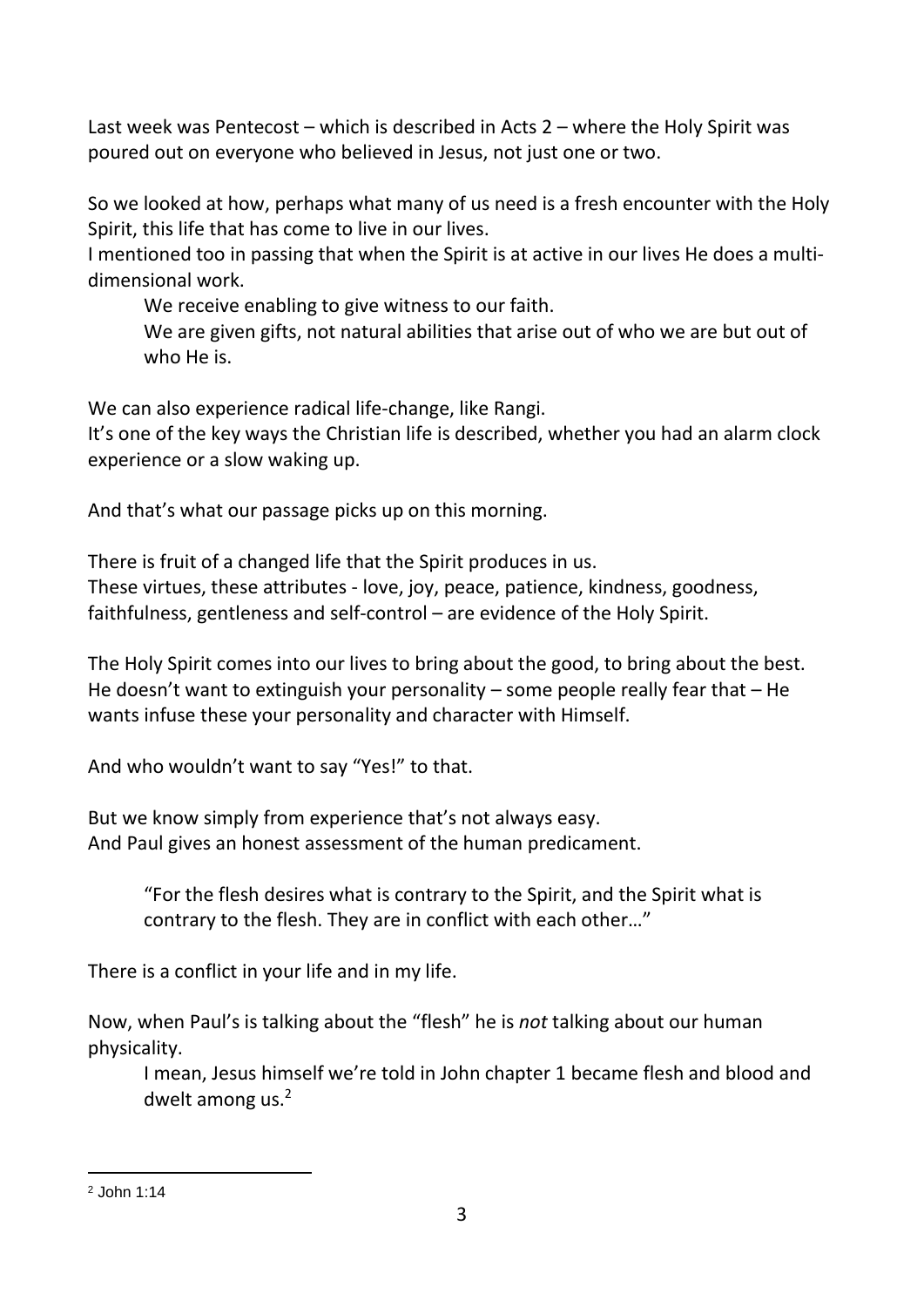And when he rose from the dead, Jesus wasn't just a spirit; he had a body. You can read about that at the end of Luke chapter 24.

Then when he ascended to his Father, again it was as a person with a human body.

Your body matters and what you do with your body matters.

So here, when Paul is talking about the 'flesh', it's a term that refers to our fallen condition, our lower nature, that is in rebellion to God.

Another way of putting is this: there are some people who are living a *self*-referencing lives, where they call the shots. It's all about the self.

The acts of the sinful nature is to have a self-referencing life where it's about pleasing yourself.

So we find areas that we people in our world today would struggle with.

Sexual immorality. There *is* something, for example, called "sexual immorality" among consenting adults. There is a line, and we could debate where that line is, but the line is there.

There's debauchery, which it's like someone has thrown off any restraint, anything goes, especially in the sexual area.

There's idolatry; taking the good things of life and making them ultimate things.

But it's not just the 'big' stuff.

I mean, it talks about areas that some people don't even blink an eyelid at: hatred, discord, jealousy, fits of rage, selfish ambition, dissensions, factions and envy; drunkenness… and the like.

In another letter he talks about bitterness and greed and slander and anger.

And these come with a warning:

"I warn you, as I did before, that those who live like this will not inherit the kingdom of God."

Now, at this point, some Christians get concerned.

They say, you know there are times when I have not been at my best self. They worry that their lives are

When you live self-referencing life, these traits can become *fixed* in our lives. It's like someone has jealousy, but then because they haven't dealt with it, they become jealousy.

It becomes ingrained in who they and how they operate. So that's the bad news.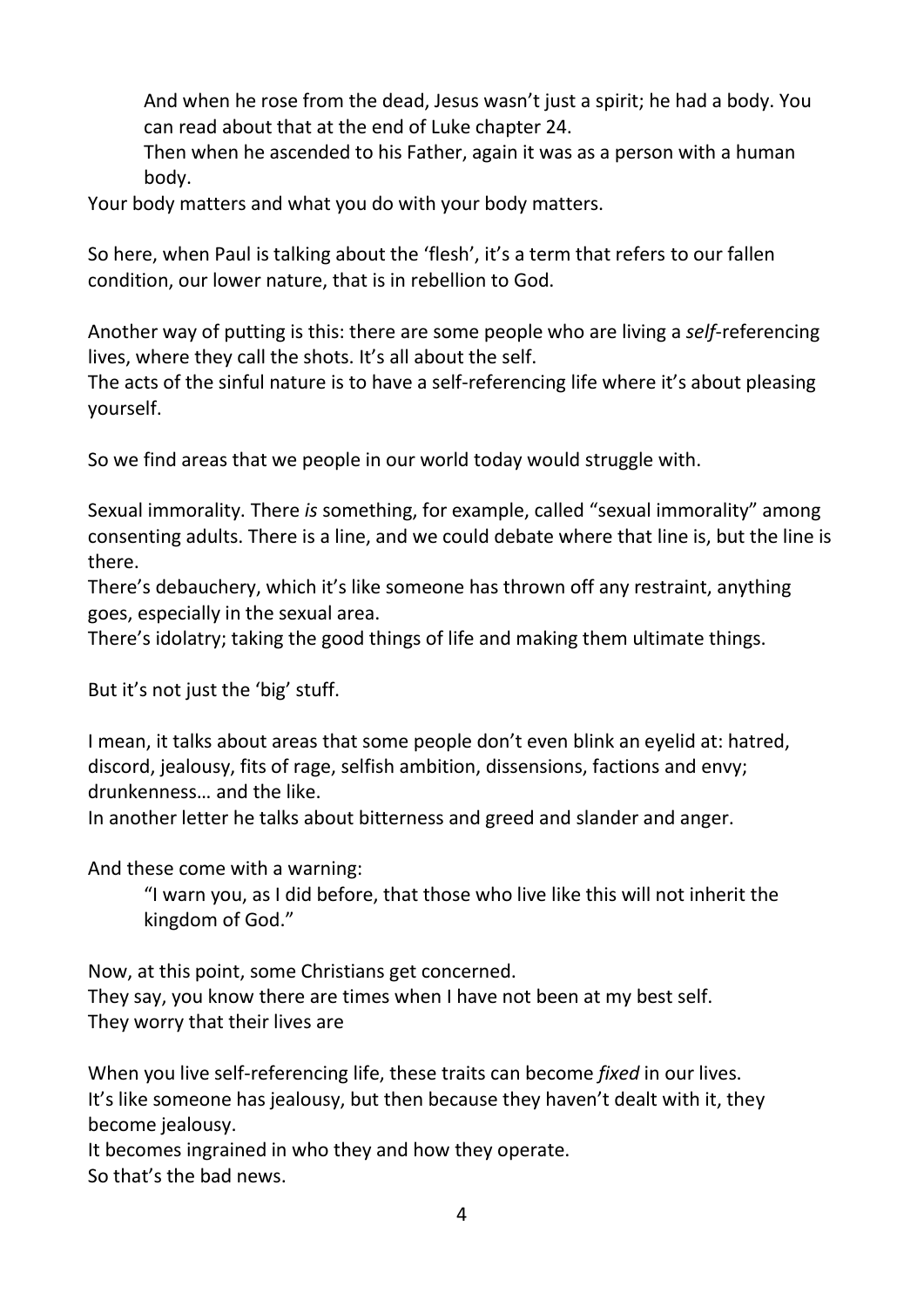There is good news.

Paul reassures us that when the Spirit of God resides in us – when we live Christreferencing life - there will be these virtues, these attributes that make your life beautiful.

## *"How do you tell if the fruit of the Spirit is growing in your life?"*

What's the measure? Where do you look?

One is by doing some navel gazing.

"I'll spend some time reflecting on the state of my life, and I'll pick up on them" There is some value in that with the Spirit's help.

But the fruit that the Holy Spirit intends for lives is contrast with 'acts' of the flesh.

In other words, these character qualities, these virtues, ethical traits, these divine attributes have to have legs on them.

So what I've found is that that true test for whether the fruit of the Spirit is in your life is found in community – with others.

Take patience - older versions use the word 'longsuffering'.

I had this last weekend. I was heading to the Super Rugby match in Hamilton and headed through the Karangaheke Gorge when the traffic came to a standstill. There had been a serious accident and cars were turning around, and as they came past they said there would be at least a two hour wait.

So I had to turn around and go back through Katikati and go over the Kaimai. You suddenly notice how slow other drivers are! 60 in a 70 Km zone. 70 in an 80 km area.

(If that's you, please don't do it  $-1$  don't know how much more patience I can grow  $\circledcirc$ ).

For you it might be at… the supermarket.

We've all been there.

You come to check out time and, if you have more than 12 items, you look to see which row is going fastest.

Come on, confession time!  $\odot$ .

So you pick a queue and you watch the other queues…

Then you that a person that would have been behind you is on you way! Then another. And you then you notice the person and the check-out operator are having a grand catch up about Aunty Mertle.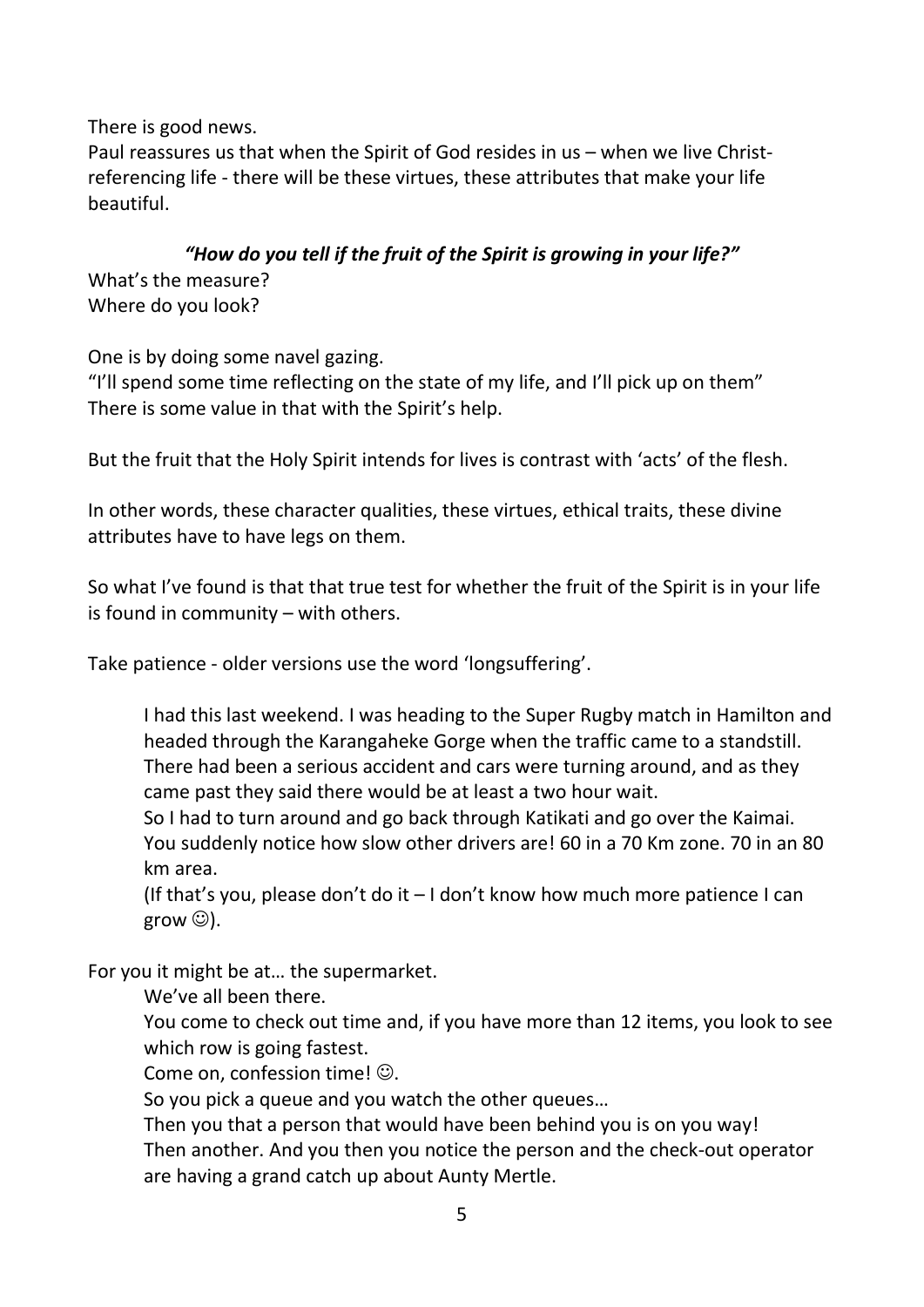It's found in the significant relationships.

If you want to know where there are growth areas, if you have a significant other, ask them. Your response will be revealing.

Or if you have a child or an parent.

The fruit of the Spirit community – with others – and especially this community called the church.

It doesn't take long to be in a church community and find yourself disappointed. And it's not even the grievous stuff that reaches the media.

It's people who've been saved by shear grace trying to walk the road of life following Jesus.

Sometimes it's a group of people you want to be done with and then you're reminded that the fruit of the Spirit is… love and faithfulness.

It's also when we have those difficult people in our lives.

I mean, it's easy to be kind until someone is unkind to you.

It's easy to think you're peaceful presence until someone until someone in antagonistic in your life.

And you might be that difficult person.

I'm a competitive person by nature and in the Summer months, touch rugby was my game of choice.

If my teammates stuffed up, I let them know! I didn't sweat at them, but I didn't hold back either. I was not kind, I was in fact very unkind and actually quite harsh.

I say that to my shame.

What about in your worst moments. In your best moments it is easy to breeze along. It the tough, terrible moments, stuff rises to the surface.

*------------------------*

So what do you do?

The fruit are not the fruit of trying hard.

They are the fruit of *the Spirit.*

If you "walk by the Spirit… you will not gratify the desires of flesh"